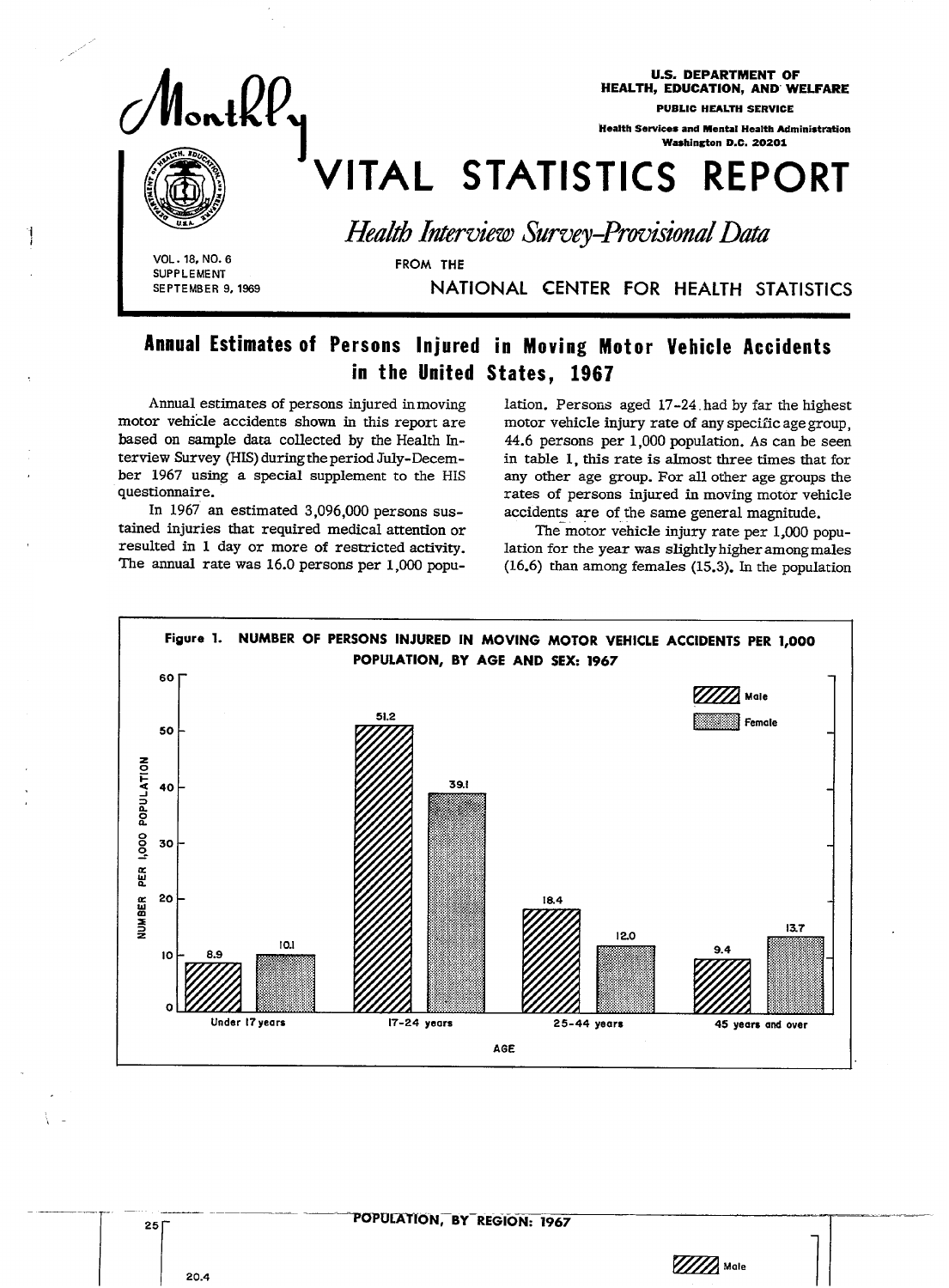Table 1. Annual number of persons injured persons injured in accidents involving two motor<br>in moving motor vehicle accidents and vehicles or more is appreciably greater than the number per 1,000 population, by sex and

|                             |                   |                                           |               | sons under 1/years in single vehicle accidents is                                                                                                            |
|-----------------------------|-------------------|-------------------------------------------|---------------|--------------------------------------------------------------------------------------------------------------------------------------------------------------|
| Age                         | Both<br>sexes     | Male                                      | Female        | probably due to the greater number of accidents<br>involving persons outside the motor vehicle for<br>this particular age group. Little difference is noted  |
|                             |                   | Number of persons<br>injured in thousands |               | among the four regions in the proportion of per-<br>sons injured in accidents involving one motor<br>vehicle and those involving two motor vehicles or       |
| All ages -----              | 3,096             | 1,554                                     | 1,542         | more.<br>Of the 978,000 persons injured in accidents                                                                                                         |
| Under 17 years ---          | 638               | 305                                       | 333           | involving only one motor vehicle (table 4), about                                                                                                            |
| $17 - 24$ years------       | 1,047             | 550                                       | 497           | 307,000 persons, or 31.4 percent, were outside<br>the motor vehicle at the time of the accident. Of                                                          |
| 25-44 years------           | 688               | 402                                       | 286           | this number, 212,000 were pedestrians. Another                                                                                                               |
| $45 - 64$ years ------      | 533               | 223                                       | 311           | 276,000 persons, or 28.2 percent, were injured<br>when the vehicle in which they were riding collided                                                        |
| 65 years<br>and over------- | $190$ $\parallel$ | $\mathbf{x}$                              | $\sim$ $\sim$ | with an object of some kind, such as a pole, sign-<br>post, animal, or person outside the motor vehicle.<br>Twenty-one percent, or 203,000 persons, were in- |
|                             |                   | Number of persons<br>per 1,000 population |               | jured in a motor vehicle which either overturned<br>or was brought to a sudden stop.                                                                         |
| All $ages$ -----            | 16.0              | 16.6                                      | 15.3          |                                                                                                                                                              |
| Under 17 years ---          | 9.5               | 8.9                                       | 10.1          | Table 2. Annual number of persons injured<br>in moving motor vehicle accidents and                                                                           |
| $17 - 24$ years------       | 44.6              | 51.2                                      | 39.1          | number per 1,000 population, by sex and<br>geographic region: United States, based                                                                           |
| $25 - 44$ years ------      | 15.1              | 18.4                                      | 12.0          | on data collected July-December 1967                                                                                                                         |
| 45-64 years------           | 13.4              | 11.7                                      | 15.0          | Both<br>Region<br>Male<br>Female                                                                                                                             |
| 65 years<br>and over------- | 10.5              | $\star$                                   | $\mathbf{r}$  | sexes                                                                                                                                                        |

17-44 years of age, males were more frequently injured in motor vehicle accidents, while the rate of injury for females exceeded that for males among children under 17 years and persons 45 years and over (figure 1).

The Northeast Region had the highest rate of moving motor vehicle injuries of any of the four regions of the United States,  $20.1$  persons per  $1,000$ population (table 2). The rates of personal injury in 1967 for the other regions were remarkably similar-North Central, 14.3; South, 14.7; and West, 14.9. The greatest regional difference between the rates for injured males and females occurred in the South Region,  $18.6$  males per  $1,000$ population and 11.2 females (figure 2).

Of the total number of persons injured, 978,000 persons, or 31.6 percent, were injured in accidents  $N_{\text{R}}$ involving only one motor vehicle, and 2,118,000 persons, or 68.4 percent, were injured inaccidents

vehicles or more is appreciably greater than the and the states, based on data col-<br>age: United States, based on data col-<br>lected July-December 1967 dents. The higher proportion of injuries for perdents. The higher proportion of injuries for persons under 17years in single vehicle accidents is probably due to the greater number of accidents involving persons outside the motor vehicle for this particular age group. Little difference is noted among the four regions in the proportion of persons injured in accidents involving one motor vehicle and those involving two motor vehicles or more.

number per 1,000 population, by sex and on data collected region: July-December United States, sex and<br>s, based<br>1967

| 77 years                                                                                                                                         | .    | ---     | 14.U          |                   |                |                                           |        |
|--------------------------------------------------------------------------------------------------------------------------------------------------|------|---------|---------------|-------------------|----------------|-------------------------------------------|--------|
| 64 years------                                                                                                                                   | 13.4 | 11.7    | 15.0          | Region            | Both<br>sexes  | Male                                      | Female |
| vears<br>d over--------                                                                                                                          | 10.5 | $\star$ | $\mathcal{R}$ |                   |                |                                           |        |
|                                                                                                                                                  |      |         |               |                   |                | Number of persons<br>injured in thousands |        |
| 44 years of age, males were more frequently<br>red in motor vehicle accidents, while the rate<br>njury for females exceeded that for males among |      |         |               | All regions--     | 3,096          | 1,554                                     | 1,542  |
| dren under 17 years and persons 45 years and<br>r (figure 1).                                                                                    |      |         |               | Northeast-------- | 958            | 468                                       | 490    |
| The Northeast Region had the highest rate of                                                                                                     |      |         |               | North Central---- | 790            | 352                                       | 438    |
| ing motor vehicle injuries of any of the four<br>ions of the United States, 20.1 persons per 1,000                                               |      |         |               | South-----------  | 853            | 513                                       | 340    |
| ilation (table 2). The rates of personal injury                                                                                                  |      |         |               | $West$ ---------- | 495            | 222                                       | 273    |
| 1967 for the other regions were remarkably<br>ilar—North Central, 14.3; South, 14.7; and<br>t, 14.9. The greatest regional difference be-        |      |         |               |                   |                | Number of persons<br>per 1,000 population |        |
| en the rates for injured males and females oc-<br>red in the South Region, 18.6 males per 1,000                                                  |      |         |               | All regions--     | $16.0 \dagger$ | 16.6                                      | 15.3   |
| ilation and 11.2 females (figure 2).<br>Of the total number of persons injured, 978,000                                                          |      |         |               | Northeast -----   | 20.1           | 20.4                                      | 19.9   |
| sons, or 31.6 percent, were injured in accidents                                                                                                 |      |         |               | North Central---- | 14.3           | 13.1                                      | 15.5   |
| lving only one motor vehicle, and 2,118,000<br>cons, or 68.4 percent, were injured in accidents                                                  |      |         |               | South------------ | 14.7           | 18.6                                      | 11.2   |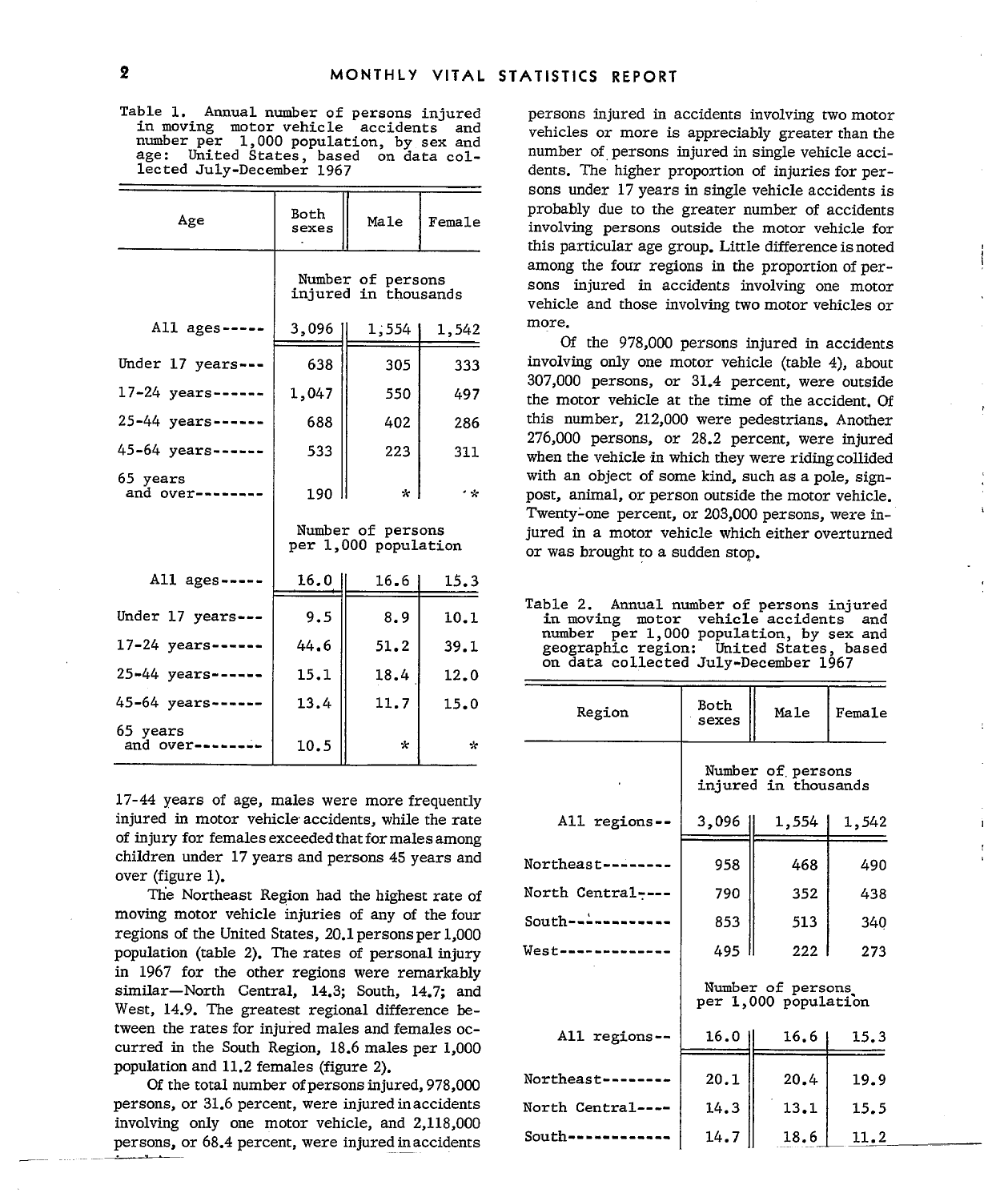,-



Table 3. Annual number and percent distribution of persons injured in moving motor vehicle<br>accidents, by number of vehicles involved according to age and geographic region: United<br>States, based on data collected July-Decem

| Age and region                | Total | <b>One</b><br>vehicle                     | Two<br>vehicles<br>or more | Total  | <b>One</b><br>vehicle | Two<br>vehicles<br>or more |
|-------------------------------|-------|-------------------------------------------|----------------------------|--------|-----------------------|----------------------------|
| AGE                           |       | Number of persons injured<br>in thousands |                            |        | Percent distribution  |                            |
| All ages ----------           | 3,096 | 978                                       | 2,118                      | 100.01 | 31.6                  | 68.4                       |
| Under $17$ years-----------   | 638   | 361                                       | 276                        | 100.0  | 56.6                  | 43.3                       |
| 17-24 years------------------ | 1,047 | 293                                       | 755                        | 100.0  | 28.0                  | 72.1                       |
| 25-44 years------------------ | 688   | $\star$                                   | 514                        | 100.0  | $\star$               | 74.7                       |
| 45 years and over-----------  | 723   | $\star$                                   | 573                        | 100.0  | $\star$               | 79.3                       |
| <b>REGION</b>                 |       |                                           |                            |        |                       |                            |
| Northeast-----------------    | 958   | 269                                       | 689                        | 100.0  | 28.1                  | 71.9                       |
| North Central---------------  | 790   | 263                                       | 527                        | 100.0  | 33.3                  | 66.7                       |
| $South$ --------------------  | 853   | 291                                       | 562                        | 100.0  | 34.1                  | 65.9                       |
| West-----------------------   | 495   | $\star$                                   | 340                        | 100.0  | $\star$               | 68.7                       |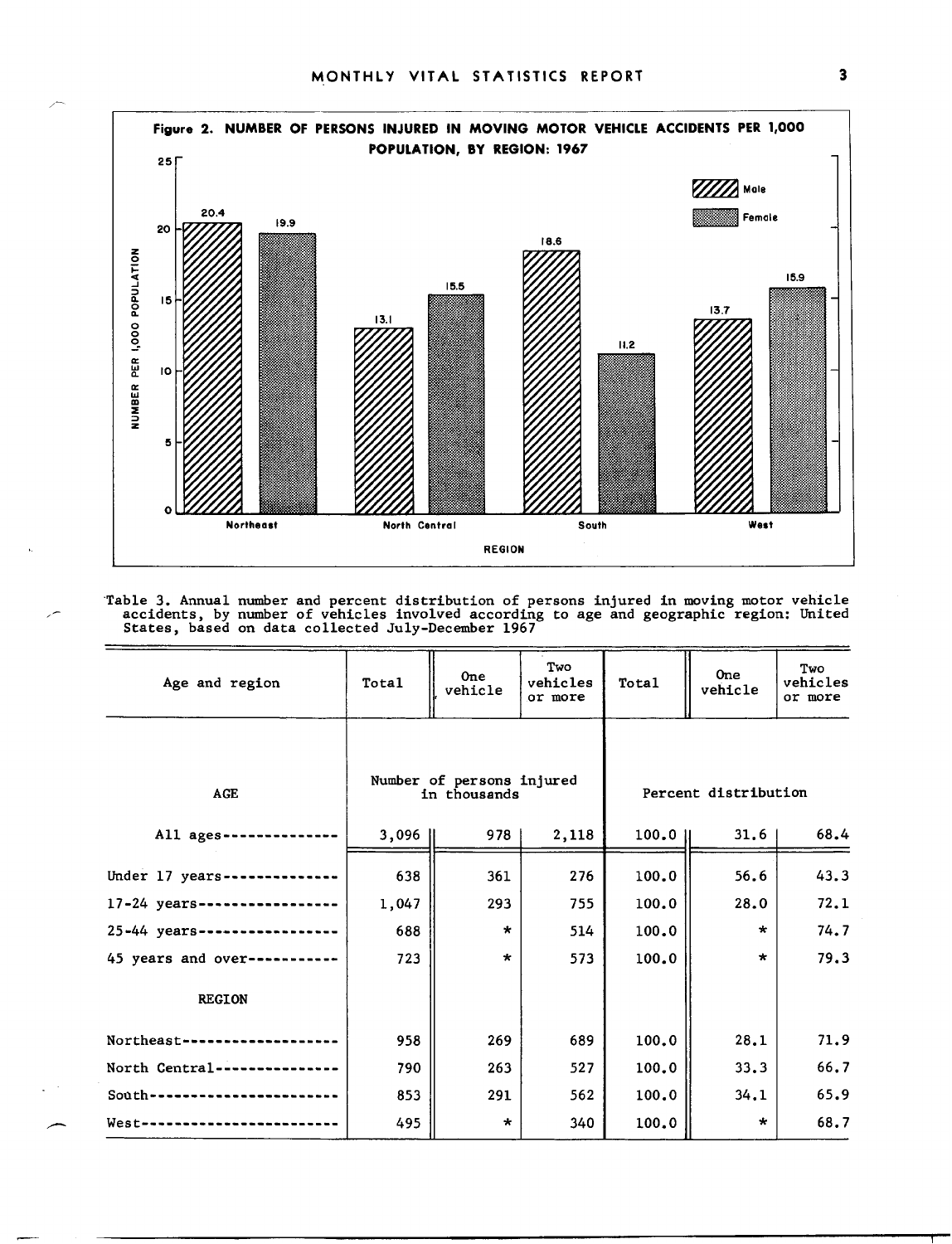An estimated 2,789,000 persons inside the motor vehicle at the time of the accident were injured in 1967. Approximately 53 percent of these persons were drivers and about 44 percent were passengers (table 5). It is interesting to note that

the proportion of injured persons who were passengers is slightly lower in accidents involving only one motor vehicle than when two motor vehicles.or more were involved. Of thosepersons injured while inside the motor vehicle,  $1,228,000$  were riding

Table 4. Annual number and percent distribution of persons injured in moving motor vehicle accidents involving one vehicle, **by type** of accident: United States, based on data col lected July-December 1967

|                                                              | Persons injured        |                         |  |  |
|--------------------------------------------------------------|------------------------|-------------------------|--|--|
| Type of accident                                             | Number in<br>thousands | Percent<br>distribution |  |  |
|                                                              | 978                    | 100.0                   |  |  |
| Vehicle collided with object-------------------------------- | 276                    | 28.2                    |  |  |
| Injured person outside vehicle-----------------------------  | 307                    | 31.4<br>N,              |  |  |
| Vehicle overturned or brought to sudden stop---------------  | 203                    | 20.8                    |  |  |
|                                                              | 192                    | 19.6                    |  |  |

Table 5. Annual number and percent distribution of persons injured inside moving motor ve-<br>hicles, by status of injured person according to number of vehicles involved and type of<br>vehicle: United States, based on data coll

| Number and type of<br>motor vehicles involved | Total <sup>1</sup>                        | Driver  | Passenger | Total <sup>1</sup>   | Driver  | Passenger |
|-----------------------------------------------|-------------------------------------------|---------|-----------|----------------------|---------|-----------|
|                                               | Number of persons injured<br>in thousands |         |           | Percent distribution |         |           |
| All motor vehicles ---                        | $2,789$                                   | 1,480   | 1,219     | 100.0                | 53.1    | 43.7      |
| MOTOR VEHICLES INVOLVED                       |                                           |         |           |                      |         |           |
| 1 motor vehicle------------                   | 671                                       | 375     | 262       | 100.0                | 55.9    | 39.0      |
| 2 motor vehicles or more---                   | 2,118                                     | 1,105   | 957       | 100.0                | 52.2    | 45.2      |
| TYPE OF MOTOR VEHICLE                         |                                           |         |           |                      |         |           |
| Sedan or station wagon-----                   | 1,228                                     | 620     | 574       | 100.0                | 50.5    | 46.7      |
| Hardtop or convertible-----                   | 1,040                                     | 564     | $464 -$   | 100.0                | 54.2    | 44.6      |
| Other-----------------------                  | 414                                       | 277     | $\star$   | 100.0                | 66.9    | $\star$   |
| Unknown---------------------                  | 107                                       | $\star$ | $\star$   | 100.0                | $\star$ | $\star$   |

<sup>1</sup>Includes unknown status of injured person.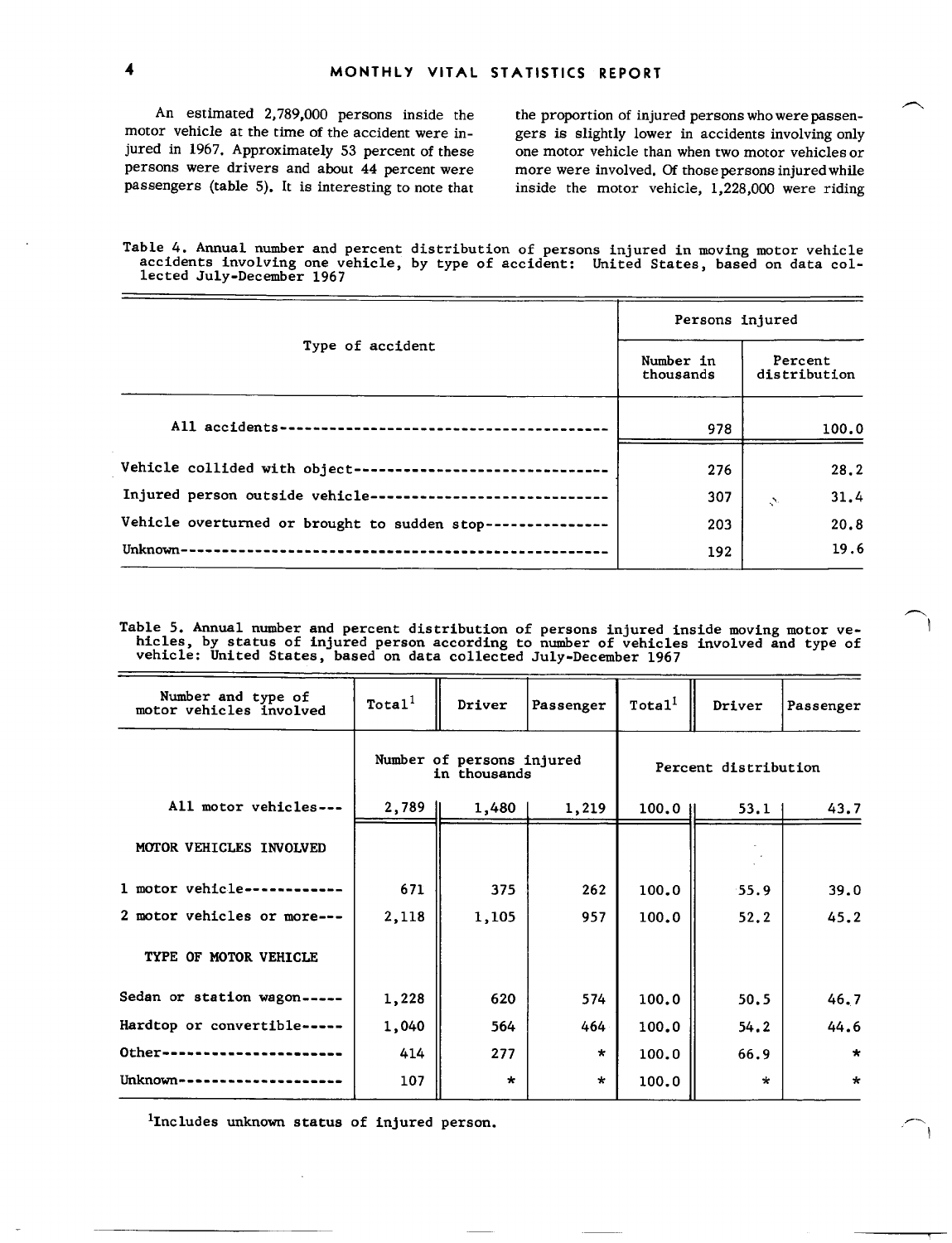in automobiles classified as either sedans or station wagons and another 1,040,000 persons were riding in hardtops or convertibles. There are approximately the same number of sedans and station wagons in use as there are hardtops and convertibles. (See page 6, 1969 *Automobile Facts and Figures,*  Automobile Manufacturers Association, Inc., Detroit, Michigan.) With this distribution in mind, no marked difference is evident in the proportion of persons injured .in sedans and station wagons compared with those injured in hardtops and convertibles. Included in the category "Other type of motor vehicle" are 277,000 persons who were injured in trucks. Injuries sustained by persons on motorcycles, in buses, and in sport cars constitute the remainder of this category.

Of particular interest in table 6 is the proportion of injured male drivers compared with injured female drivers in accidents involving two motor vehicles or more. Approximately three-fourths of all males injured in accidents involving two motor vehicles or more were driving at the time of the accident; in contrast to this, only 35.3 percent of the females injured in an accident of this type were driving when the accident happened. This marked difference is probably related to a greater exposure to risk of injury among male drivers since an estimated 59 percent of all licensed drivers in 1967 were males. (See page 47, 1969 *Automobile Facts*  and Figures, Automobile Manutacturers Association, Inc., Detroit, Michigan.)

Table 6, Annual number and percent distribution of persons injured in accidents involving two motor vehicles or more, by status of injured person according to age, sex, and geographic region: United States, based on data collected July-December 1967

| Age, sex, and region                     | Total <sup>1</sup>                        | Driver  | Passenger | Total <sup>1</sup> | Driver  | Passenger            |
|------------------------------------------|-------------------------------------------|---------|-----------|--------------------|---------|----------------------|
|                                          | Number of persons injured<br>in thousands |         |           |                    |         | Percent distribution |
| All persons injured--                    | 2,118                                     | 1,105   | 957       | 100.0 ll           | 52.2    | 45.2                 |
| <b>AGE</b>                               |                                           |         |           |                    |         |                      |
| Under 17 years-------------              | 276                                       | $\star$ | 235       | 100.0              | $\star$ | 85.1                 |
| 17-24 years---------------               | 755                                       | 362     | 393       | 100.0              | 47.9    | 52.1                 |
| 25-44 years ----------------             | 514                                       | 355     | $\star$   | 100.0              | 69.1    | $\star$              |
| 45 years and over----------              | 573                                       | 379     | 172       | 100.0              | 66.1    | 30.0                 |
| <b>SEX</b>                               |                                           |         |           |                    |         |                      |
| Male--------------                       | 897                                       | 674     | 212       | 100.0              | 75.1    | 23.6                 |
| Female-----                              | 1,221                                     | 431     | 745       | 100.0              | 35.3    | 61.0                 |
| <b>REGION</b>                            |                                           |         |           |                    |         |                      |
| Northeast-----------                     | 689                                       | 365     | 312       | 100.0              | 53.0    | 45.3                 |
| North Central-------                     | 527                                       | 279     | 238       | 100.0              | 52.9    | 45.2                 |
| $South \rightarrow \cdots \cdots \cdots$ | 562                                       | 261     | 279       | 100.0              | 46.4    | 49.6                 |
| West---------------------                | 340                                       | 200     | $\star$   | 100.0              | 58.8    | $\star$              |

 $1$ Includes unknown status of injured person.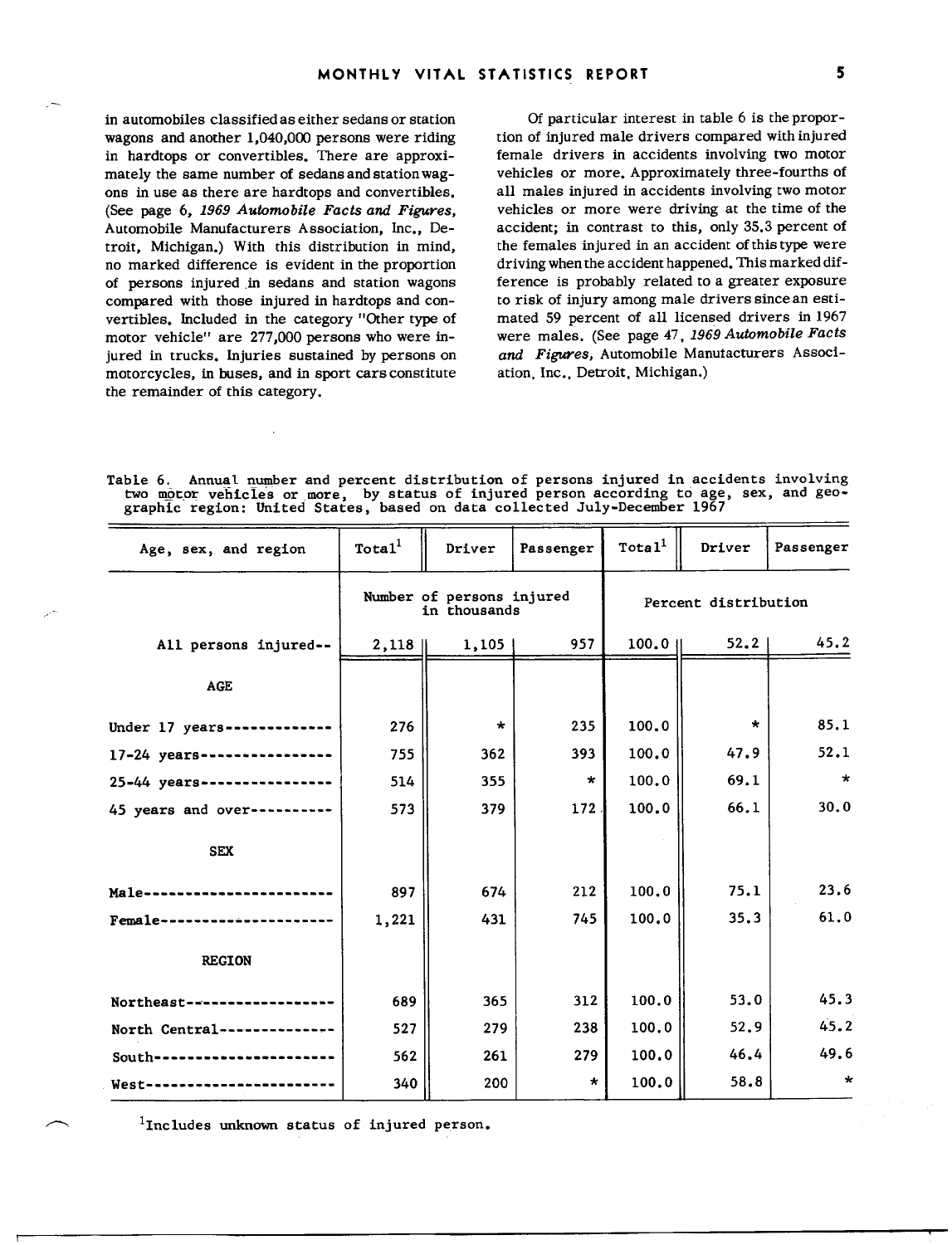Some of the circumstances of accidents are presented in table 7. Three of every five persons injured in moving motor vehicles in 1967 were involved in an accident during daylight hours. This higher proportion of injuries is to be expected since more miles are driven during this time of day. Almost 40 percent of the persons injured in moving

I

motor vehicles were in accidents which happened in residential areas. Business districts accounted for another 30 percent of these accidents. Almost a quarter of all moving motor vehicle accidents involving personal injury occurred on wet pavement or roadways.

-)

Table 7. Annual number and percent distribution of persons injured in moving motor vehicle accidents, **by visibility condition at time of accident , area in which accident occurred, and road condition: United States, based on data collected July-December 1967** 

| Visibility condition, area,                      | Persons injured     |                      |  |  |  |
|--------------------------------------------------|---------------------|----------------------|--|--|--|
| and road condition                               | Number in thousands | Percent distribution |  |  |  |
| All persons injured-----------------------       | 3,096               | 100.0                |  |  |  |
| VISIBILITY CONDITION                             |                     |                      |  |  |  |
|                                                  | 1,870               | 60.4                 |  |  |  |
|                                                  | 394                 | 12.7                 |  |  |  |
|                                                  | 712                 | 23.0                 |  |  |  |
| Other and unknown------------------------------- | $\star$             | $\star$              |  |  |  |
| <b>AREA</b>                                      |                     |                      |  |  |  |
|                                                  | 1,222               | 39.5                 |  |  |  |
|                                                  | 929                 | 30.0                 |  |  |  |
|                                                  | 648                 | 20.9                 |  |  |  |
|                                                  | 186                 | 6.0                  |  |  |  |
|                                                  | $\star$             | $\star$              |  |  |  |
| <b>ROAD CONDITION</b>                            |                     |                      |  |  |  |
|                                                  | 2,252               | 72.7                 |  |  |  |
|                                                  | 709                 | 22.9                 |  |  |  |
| Other and unknown---------------------------     | *                   | $\star$              |  |  |  |

### SYMBOLS USED IN TABLES

| $\cdots$ |
|----------|
| $\sim$   |
| 0.0      |
| *        |
|          |